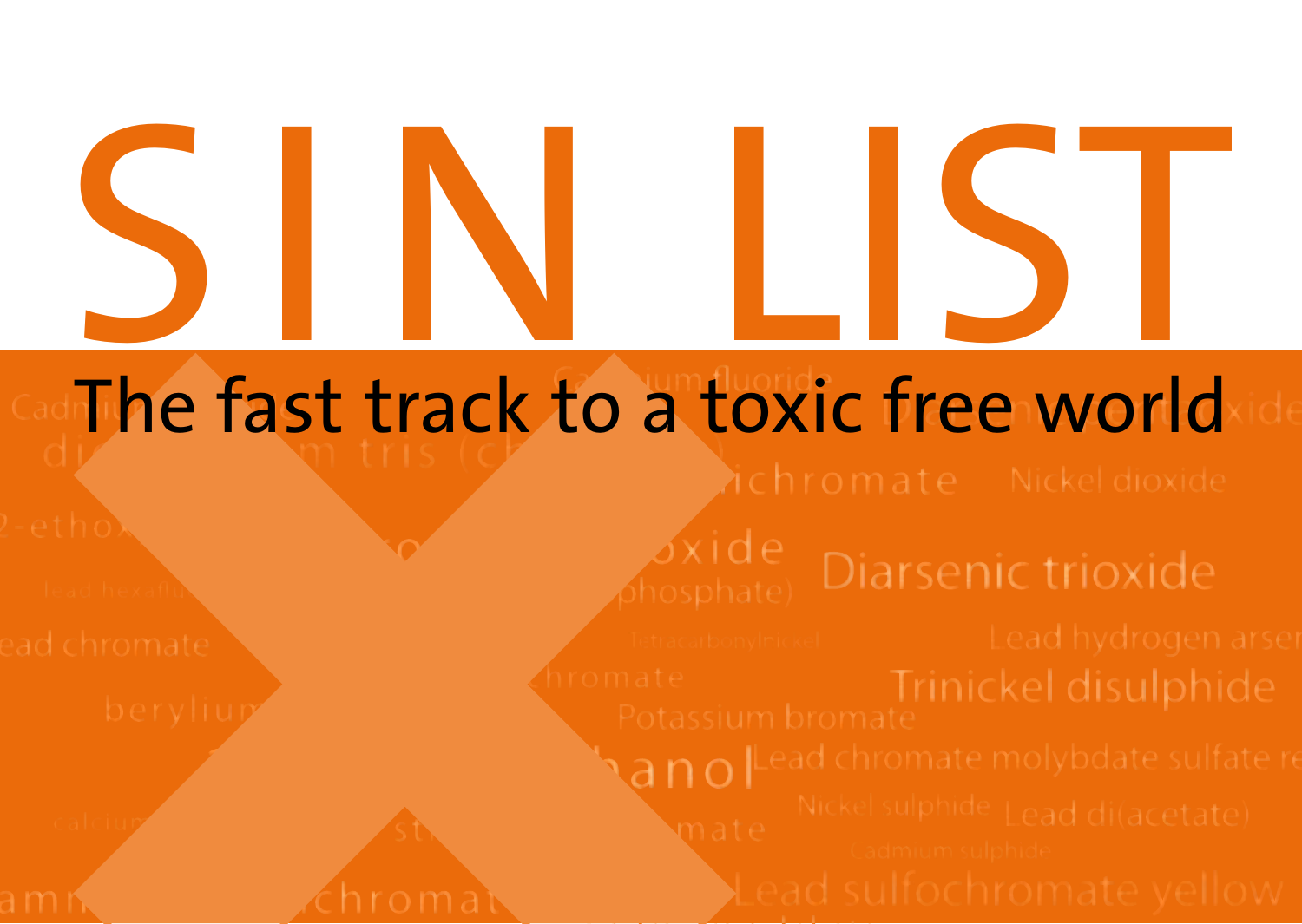### NEED FOR **SPEED**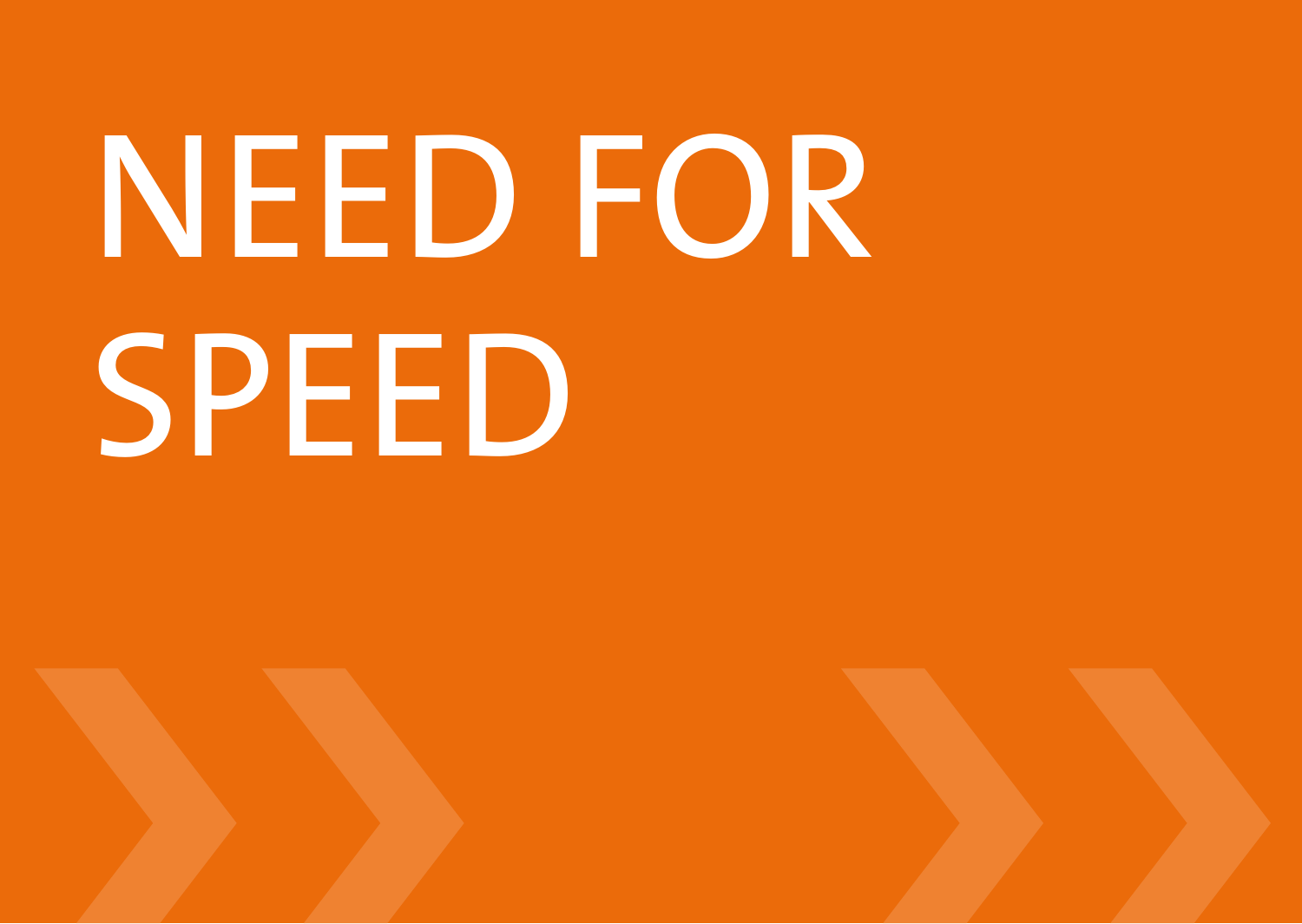You've heard a lot about them lately: toxic substances. In food, clothing, toys, packaging, electronics and construction materials. Developed and included in a product to serve a function. Yet really we know very little about them. Sometimes nothing. About their short and long term effects on our health – our bodies contain traces of literally hundreds of man-made chemicals – and on the environment.

But we do know enough to understand that many of the chemicals in widespread use today are hazardous. They can, for example, cause cancer, disrupt hormonal systems or adversely affect reproductive functions. In fact, we have identified 267 such chemicals. But lack of awareness, slow legislative processes, resistance from the chemical industry and quite simply blind faith are preventing quick and effective action. What can be done? We can substitute hazardous chemicals with safer alternatives. And that's what the SIN (Substitute It Now) List is all about.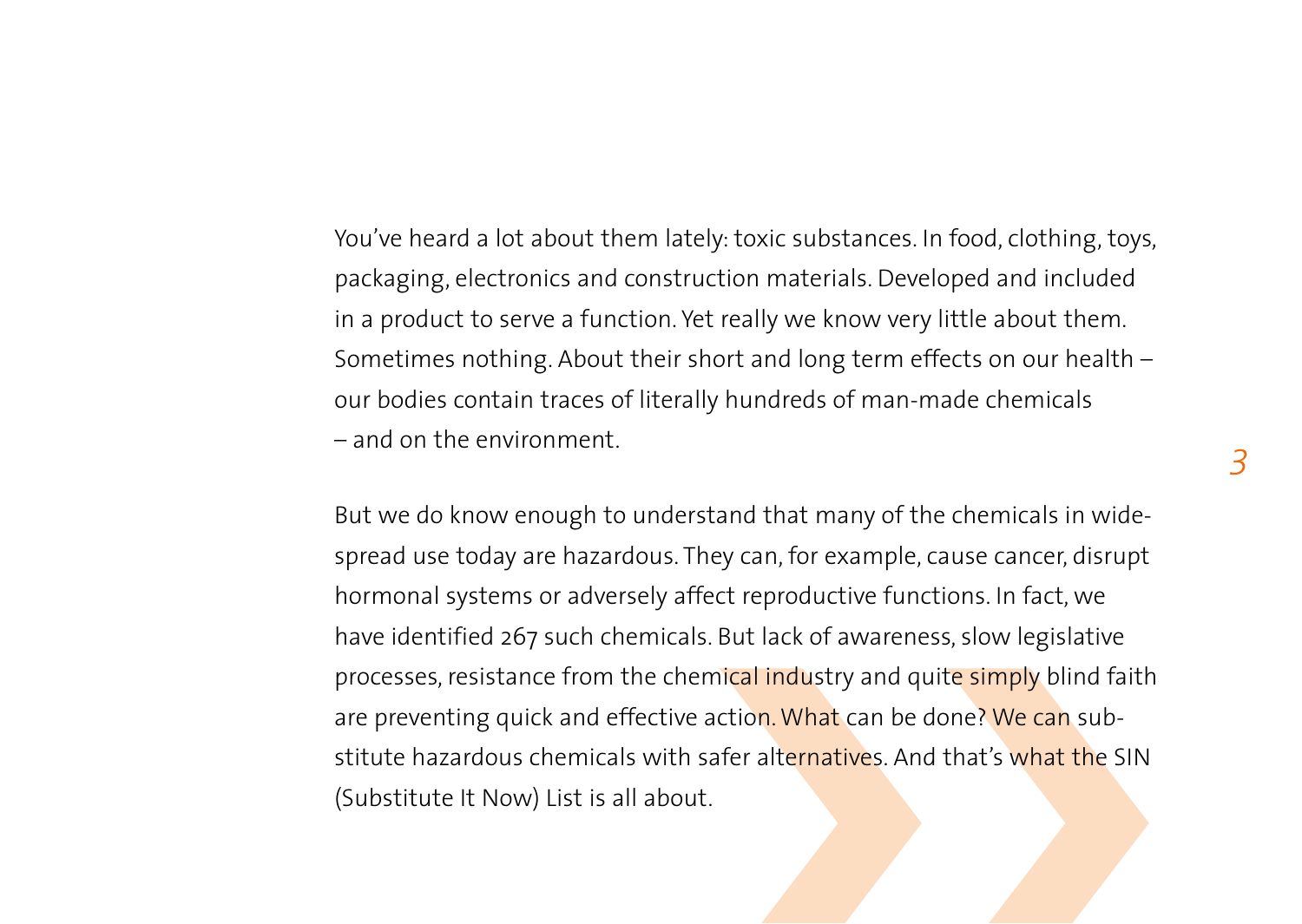## **IT'S WITHIN** *4*REACH

**The Company of the Company**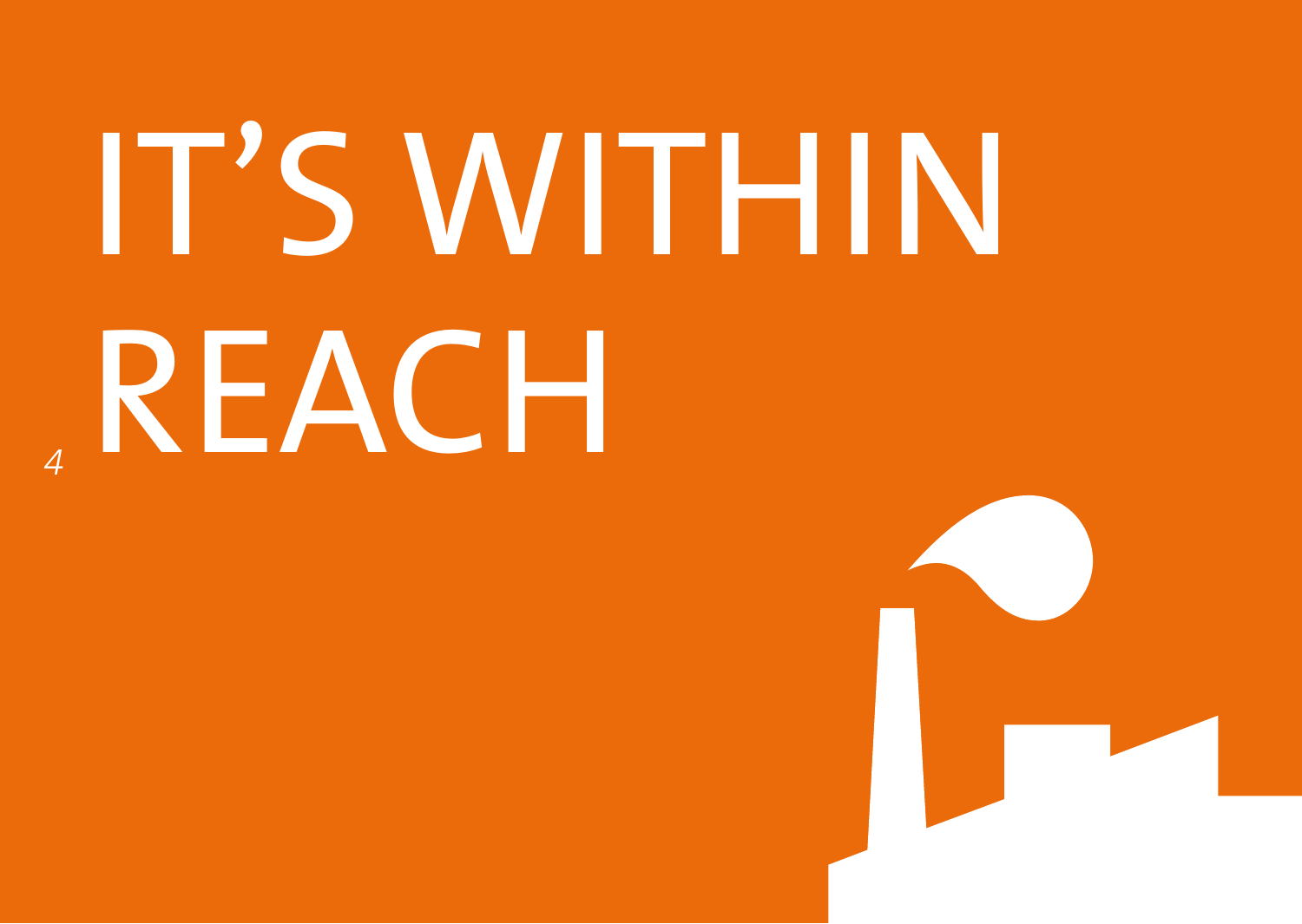Momentum is building. And you could say it began in 2007. That's when the European Union's new policy on chemicals, REACH, was put into action. It's bold and progressive. Providing a real platform for regulating and restricting the use of the most hazardous substances, now known as Substances of Very High Concern. It also gives you, as a consumer or retailer, the Right to Know if a hazardous substance is present in a product. But it's not perfect. Why?

Because, like most political initiatives, it is slow and bureaucratic. Resources are limited. So the framework is now in place. But the chemicals are not. In the first phase, member states have only agreed to list 15 chemicals as Substances of Very High Concern. Just the first step in a long process. A drop in the ocean. This is where the SIN List comes in.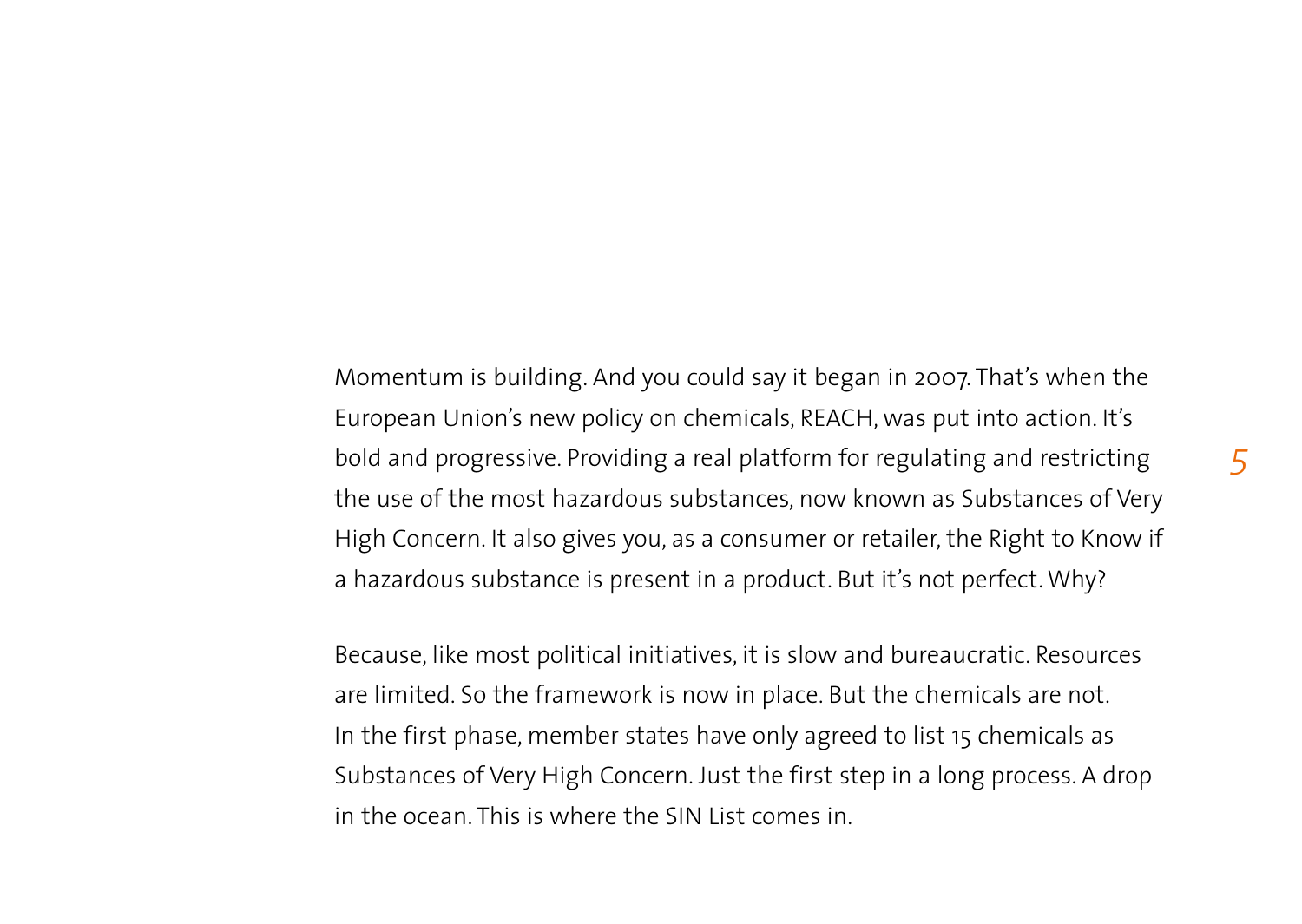## common sense *6*really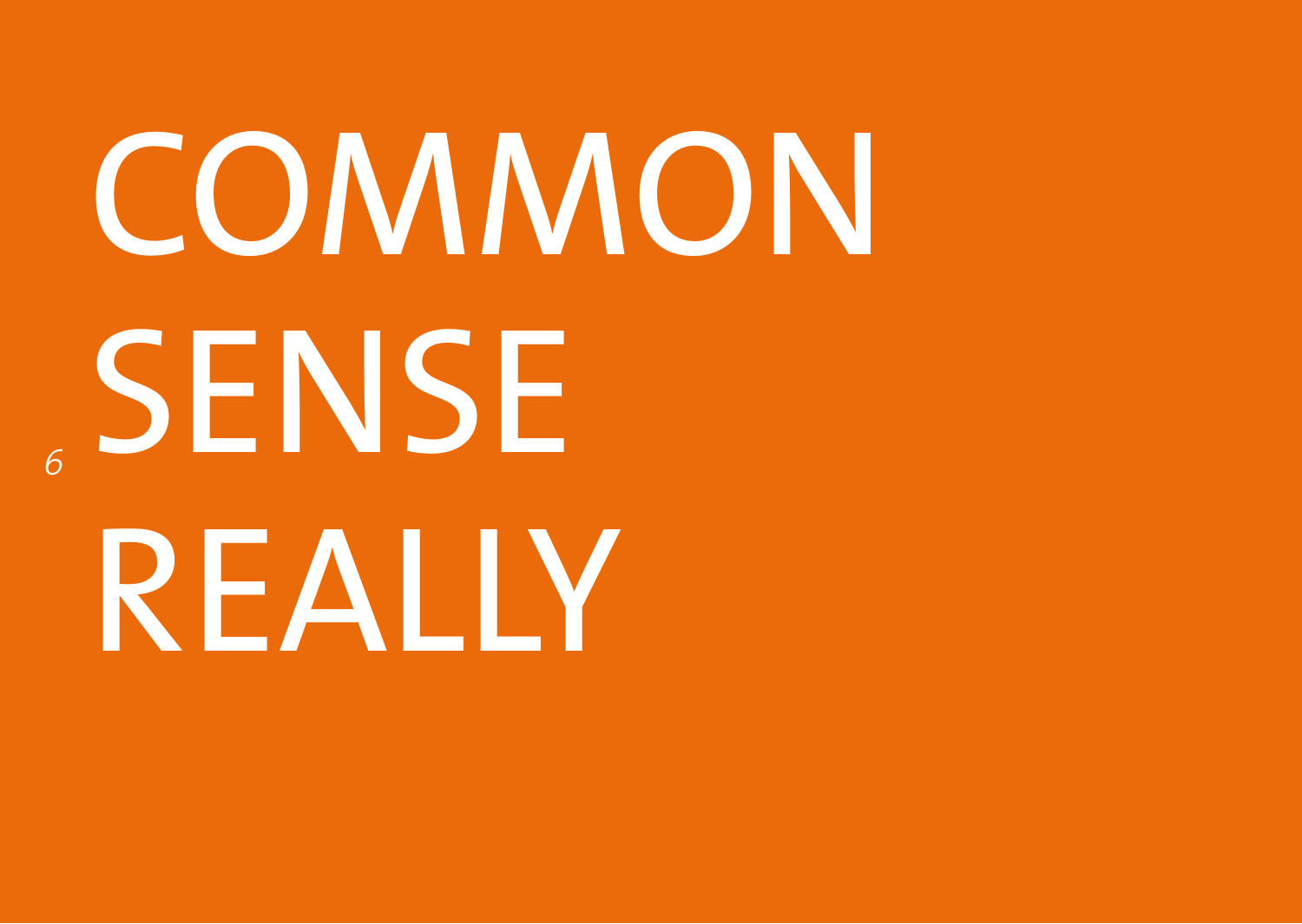

Some might call it a wish list.

Others might see it as unnecessarily radical. We call it common sense. The SIN (Substitute It Now) List is based on commonly accepted scientific knowledge. No guesswork here. And it's doable

– it could (and should) be implemented tomorrow. The 267 chemicals on the list fulfil the official criteria for Substances of Very High Concern, as laid out in REACH. These chemicals are currently being used in everything from detergents and paints to computers and toys. Sometimes in high levels. Yet consumers have no knowledge of this. What are we waiting for?

The SIN List puts pressure on legislators to move forward with speed and urgency. It provides progressive retail companies with a helpful list of hazardous chemicals to avoid as they aim for a sustainable future. It also challenges certain chemical companies to shape up.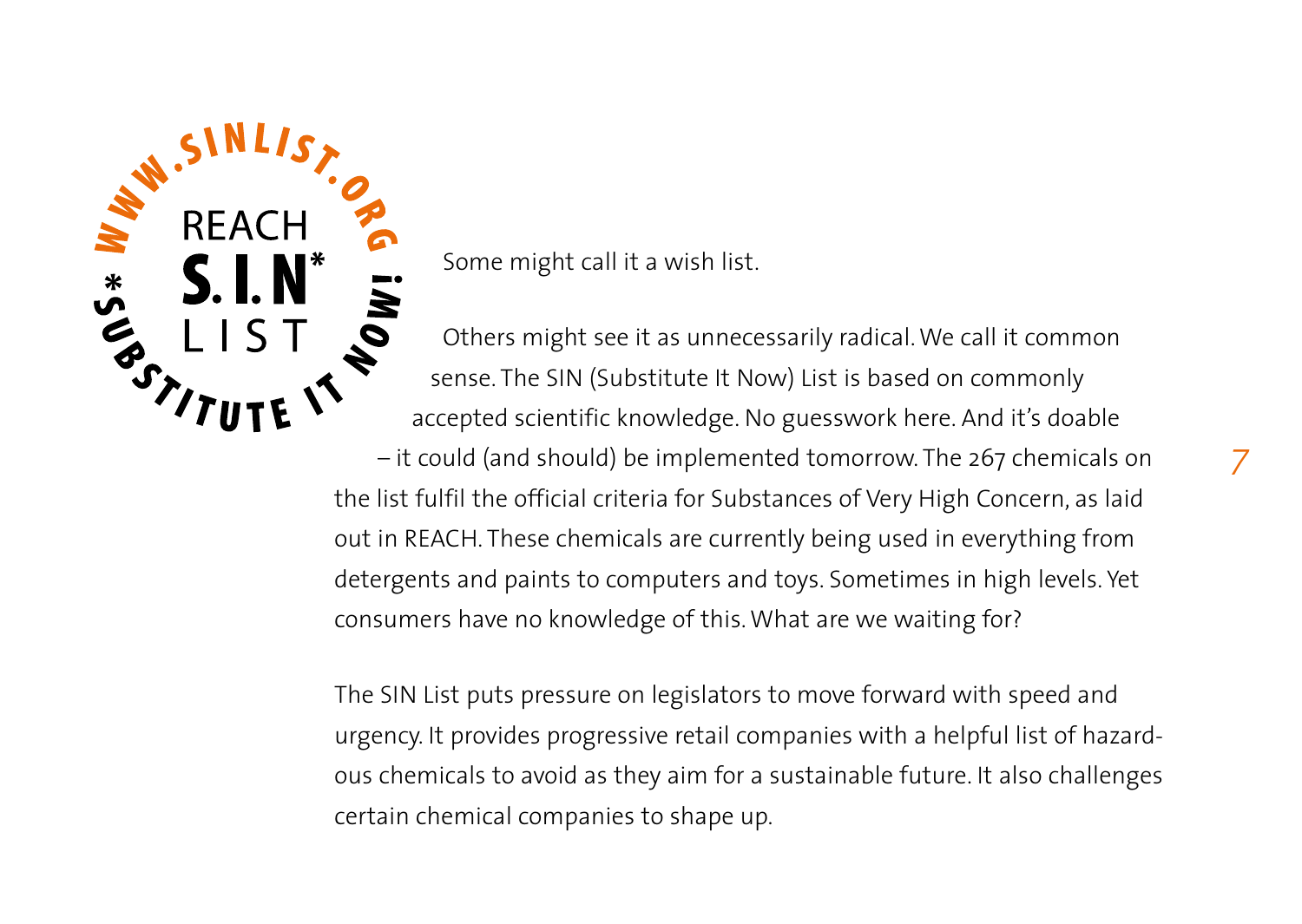### A closer *<sup>8</sup>* look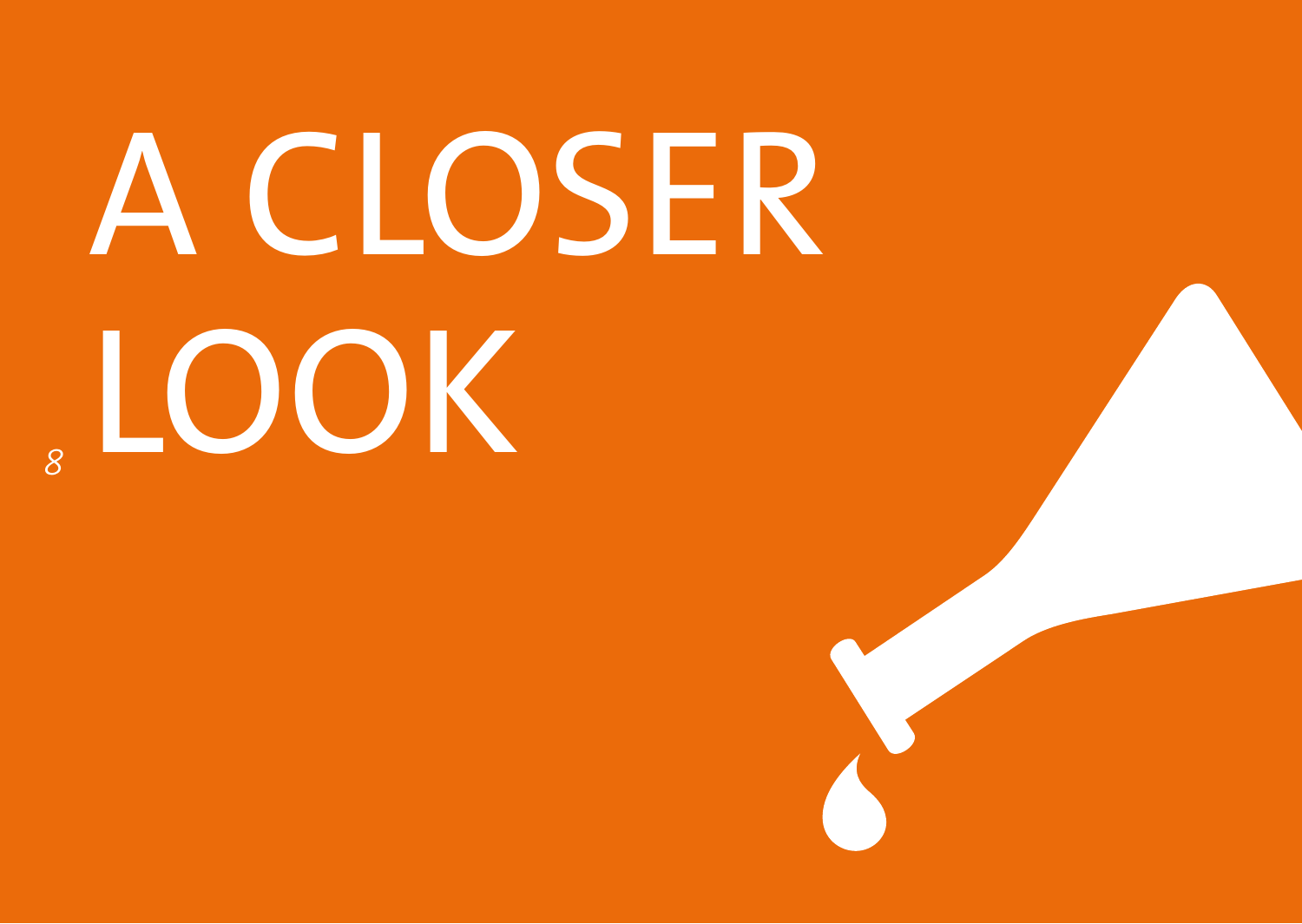Here are just a few examples of the hazardous chemicals used in our daily lives right now. For the complete SIN List, go to: www.sinlist.org

### Deca-BDE

Used in flame retardant in all kinds of electronic equipment, circuit boards, mobile phones and cables. Also common in textiles, insulation materials and floors. Reported to adversely affect the development of the unborn child and alter our hormonal system. This could in turn affect sexual function, fertility and the development of offspring. Found in human blood and breast milk, and in household dust, foods, freshwater, marine sediments, soil, air, birds' eggs, fish, marine animals, livestock, etc.

### Bisphenol A

A stabilizer, hardener and anti-corrosive agent in plastic materials, used in baby bottles, food and drink containers, toys, computers, mobile phones, adhesives and paints. Classified as possibly toxic for reproduction, and as a substance that can alter the hormonal system. Also associated with increased cancer risk and chronic health problems – even from very low

levels of exposure. Found in human tissue and blood, and in rivers, lakes, sediments, air and dust.

### DEHP

Used as plasticizer in clothes, shoe soles, artificial leather, rubber, garden hoses, wires, cables, and floorings. Proven to be toxic for reproduction, since it adversely affects sexual function, fertility and the development of offspring. It is also one of the few substances to be included on the first REACH candidate list. Found in human blood, urine and breast milk, also found in meat and dairy products, as well as in air.

### PFOA

Water and oil repellent coating and surfactant used in non-stick kitchenware, carpets, furniture and clothing, shampoo, cleaning products and floor polishes. Reported to cause cancer and reproductive dysfunction. As a so-called persistent and bioaccumulative chemical, it does not degrade or break down in nature or in the body, but accumulates. Found in human blood and breast milk, and in polar bears, birds, fish, in drinking water, surface water and household dust.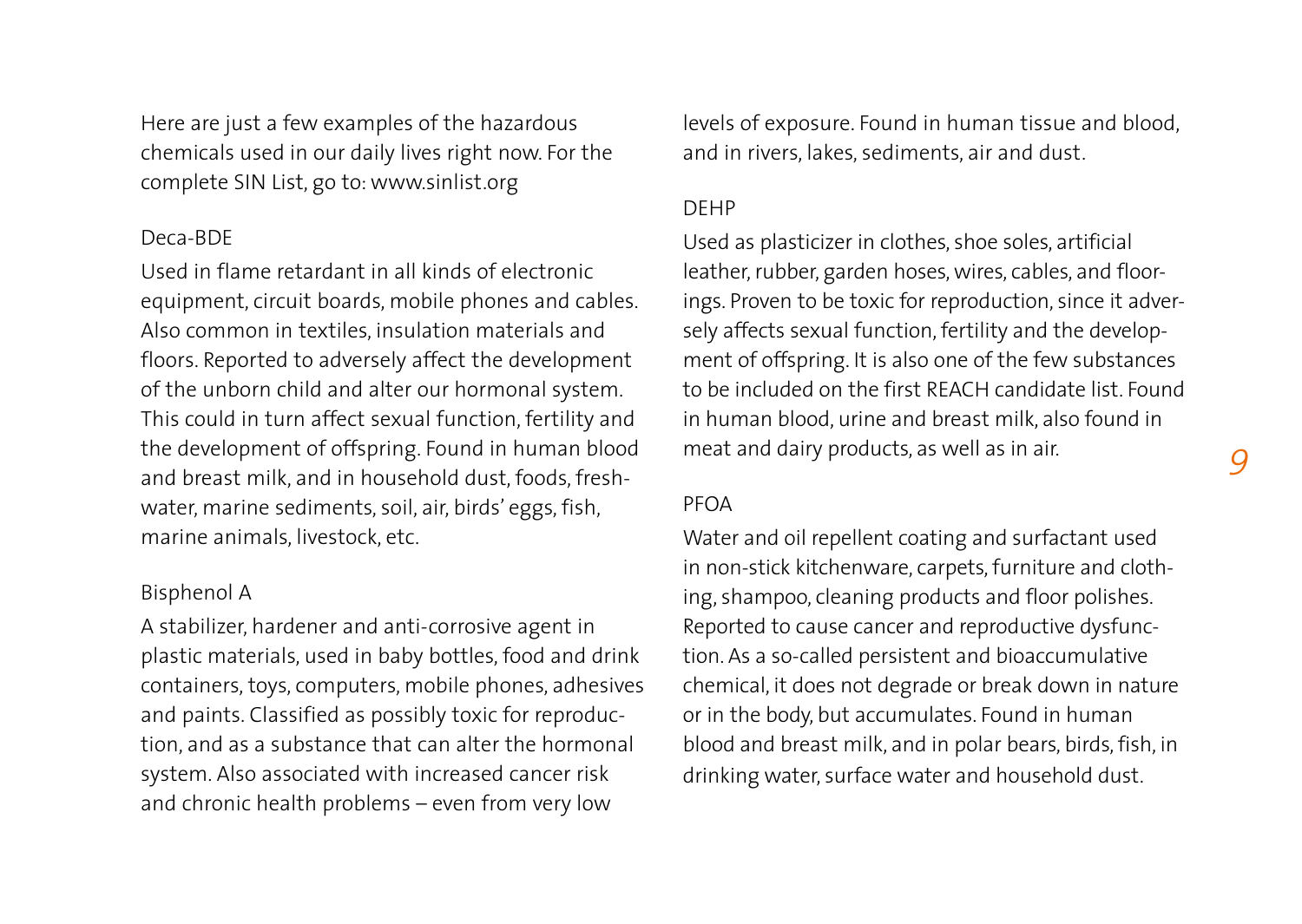## what you **10can DO**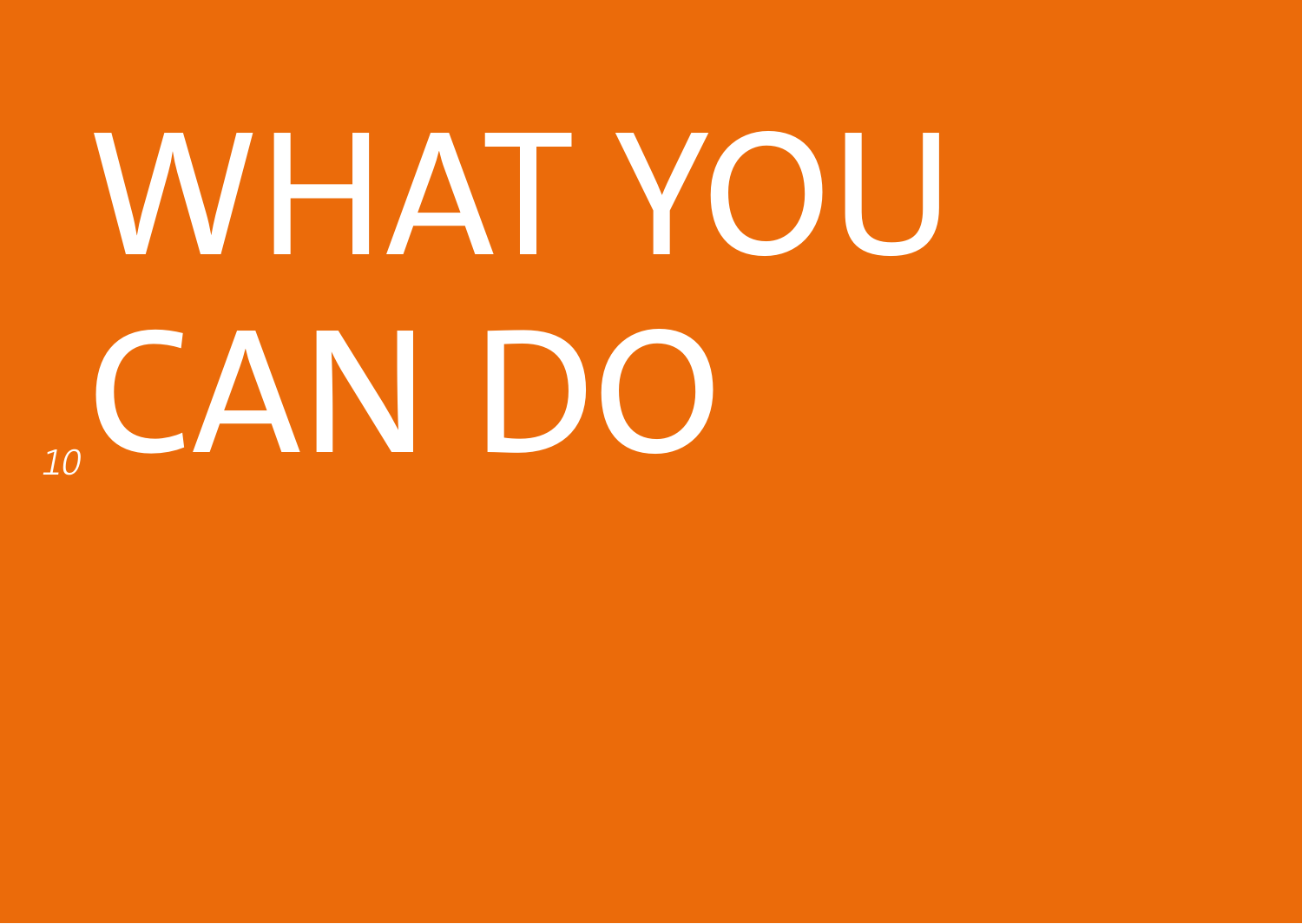

**Retail companies:** Ask your suppliers about the chemicals used in your products. If a chemical is on the SIN List, then ask them to use a safer alternative – or find a supplier who will.

**Authorities/Legislators/Politicians:** Learn more about the SIN List and why it is important. Push for SIN List substances in the regulatory process. Set an example. Support it. Fight for it. Implement it. There is no reason to wait.

**Chemical companies:** Become a progressive leader in innovation. Develop safer alternatives to the chemicals on the SIN List – and sharpen your competitive edge.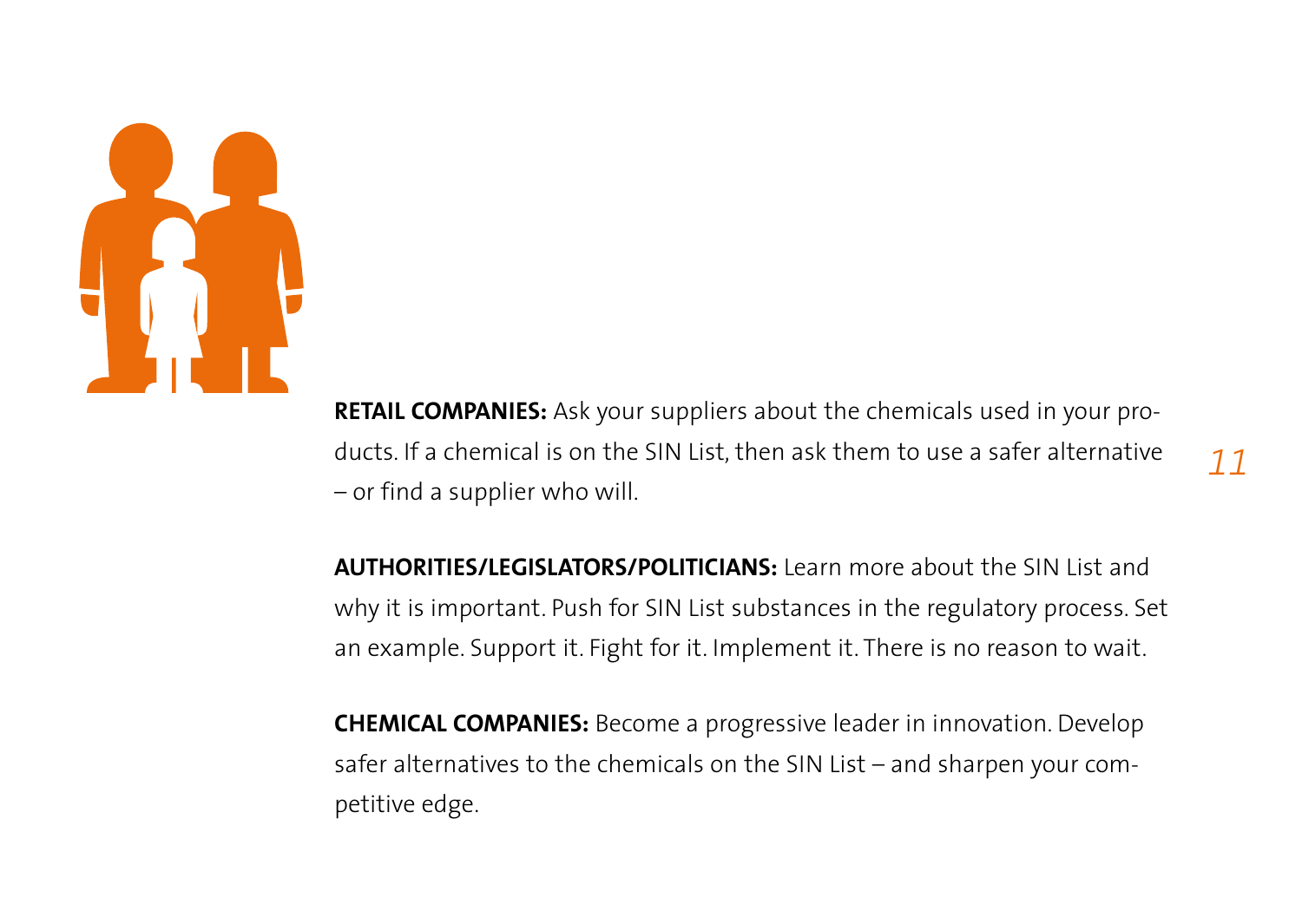# It's happening *12*now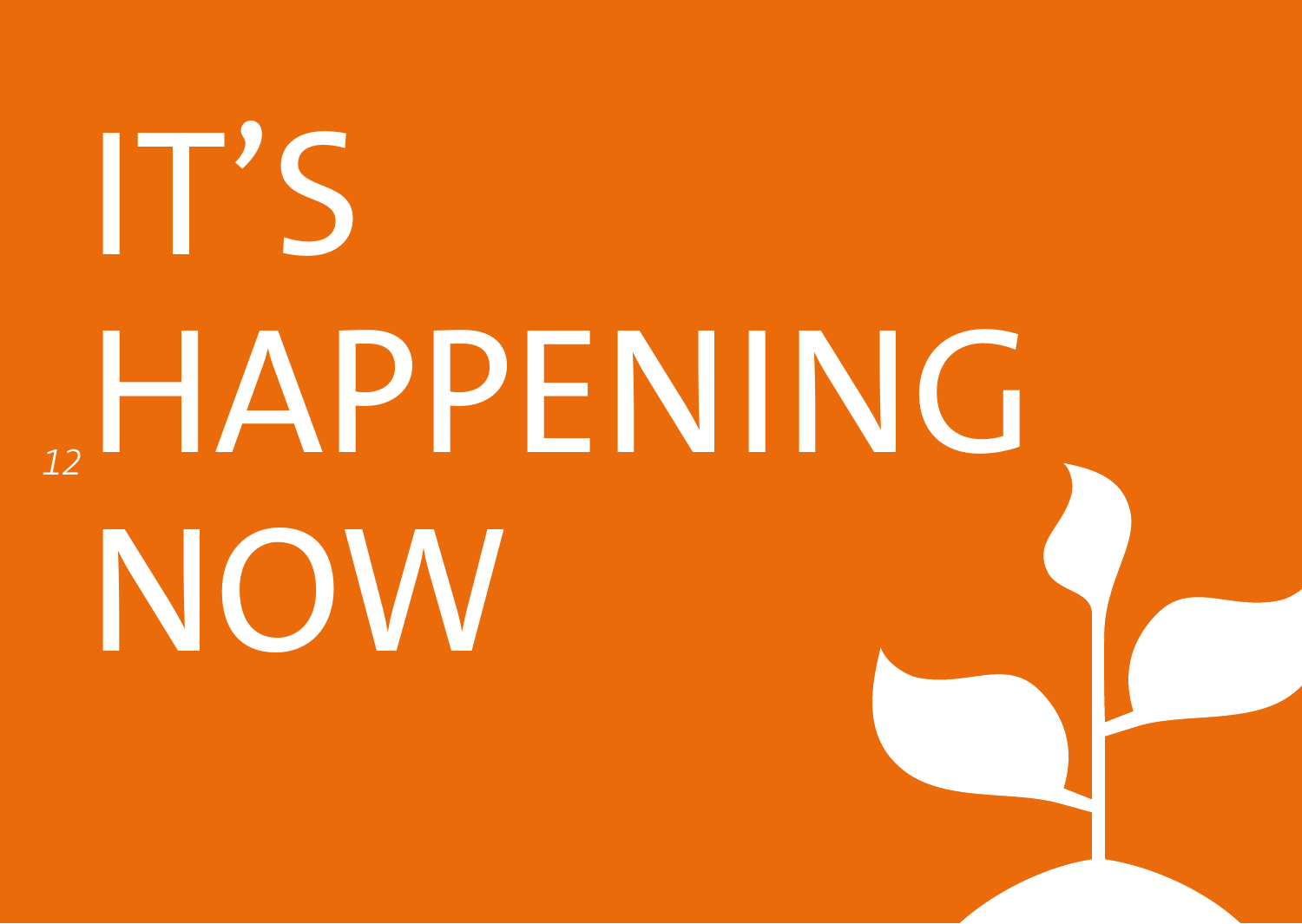*The REACH SIN list is a prime source of information about substances of concern that B&Q will use to ensure that it protects its customers, employees and the environment. In addition, it will provide an early warning system for substances that are likely to appear on the official REACH 'candidate list', enabling B&Q to move towards elimination/substitution of these chemicals in advance of legislation.*

> *Roy Miller, Chemicals Advisor, B&Q Social Responsibility*

### SARA LEE

Sara Lee has initiated a Critical Ingredients Program (CIP) across all household and body care product categories. It involves constant and systematic reviews of various ingredients and combinations of ingredients used in manufacturing. It has lead, for example, to the substitution of certain musk substances in fragrance products. Sara Lee sees the SIN List as a natural fit to its CIP program which helps the program grow.

### Sony Ericson

Substitution – it's all in the design. Sony Ericsson Mobile Communications actively works together with suppliers of components to find out if and where substances of concern are used in their products, so that these substances can be phased out. The substitution of SIN chemicals such as phthalates and brominated flame retardants are good examples.

### Skanska

Within the construction industry, Skanska is publically advocating for increased transparency and disclosure of the chemicals contained in construction materials. Skanska is in its collaboration with ChemSec and the ChemSec Business Group actively pushing the chemicals policy agenda through e.g. encouraging implementation of the SIN List. Through continuously updating its own voluntary chemical restrictions lists, Skanska aims at limiting the use of hazardous substances such as SIN chemicals in its projects when a sustainable commercially available alternative exists.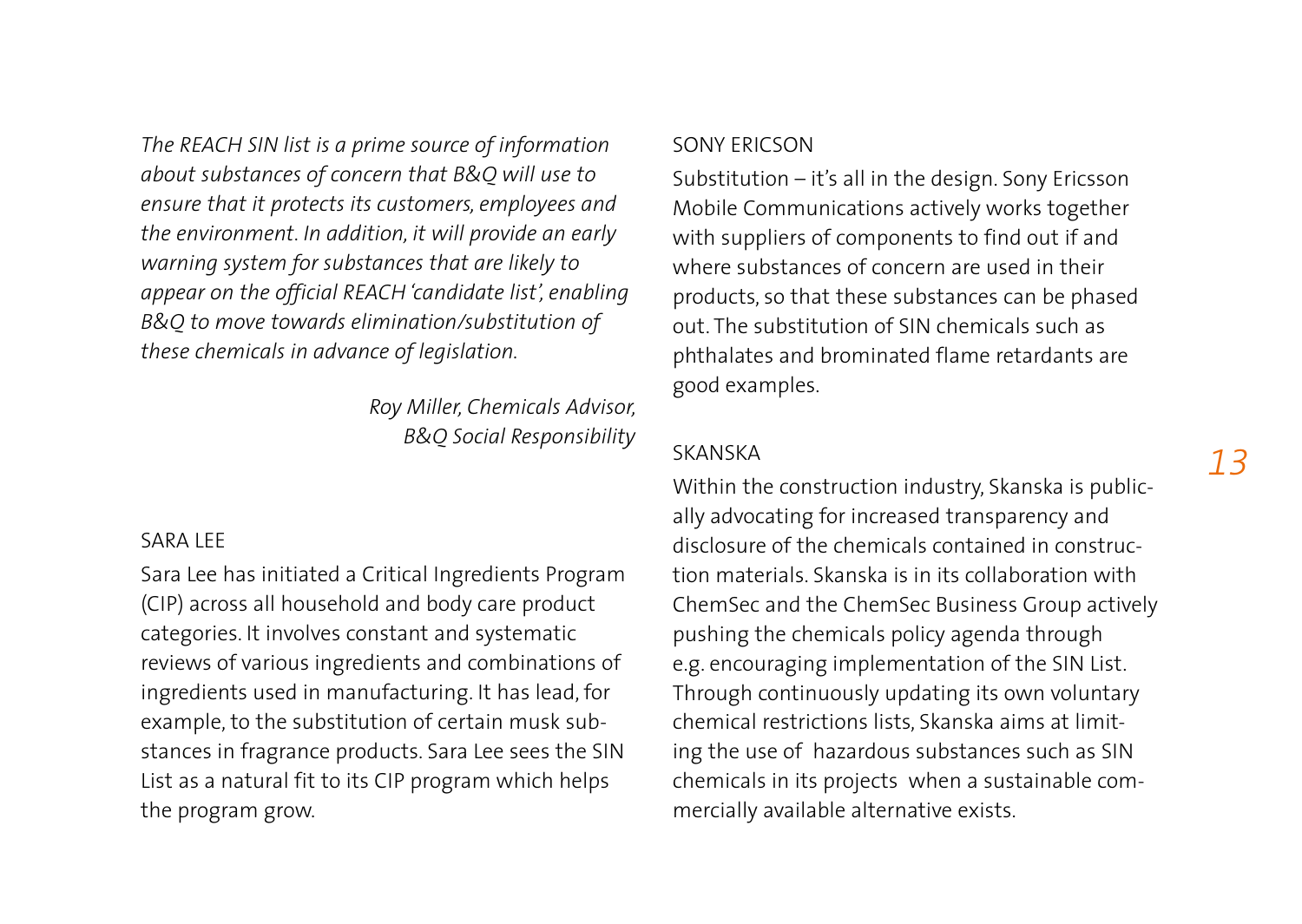### **KNOW MORE**

*14*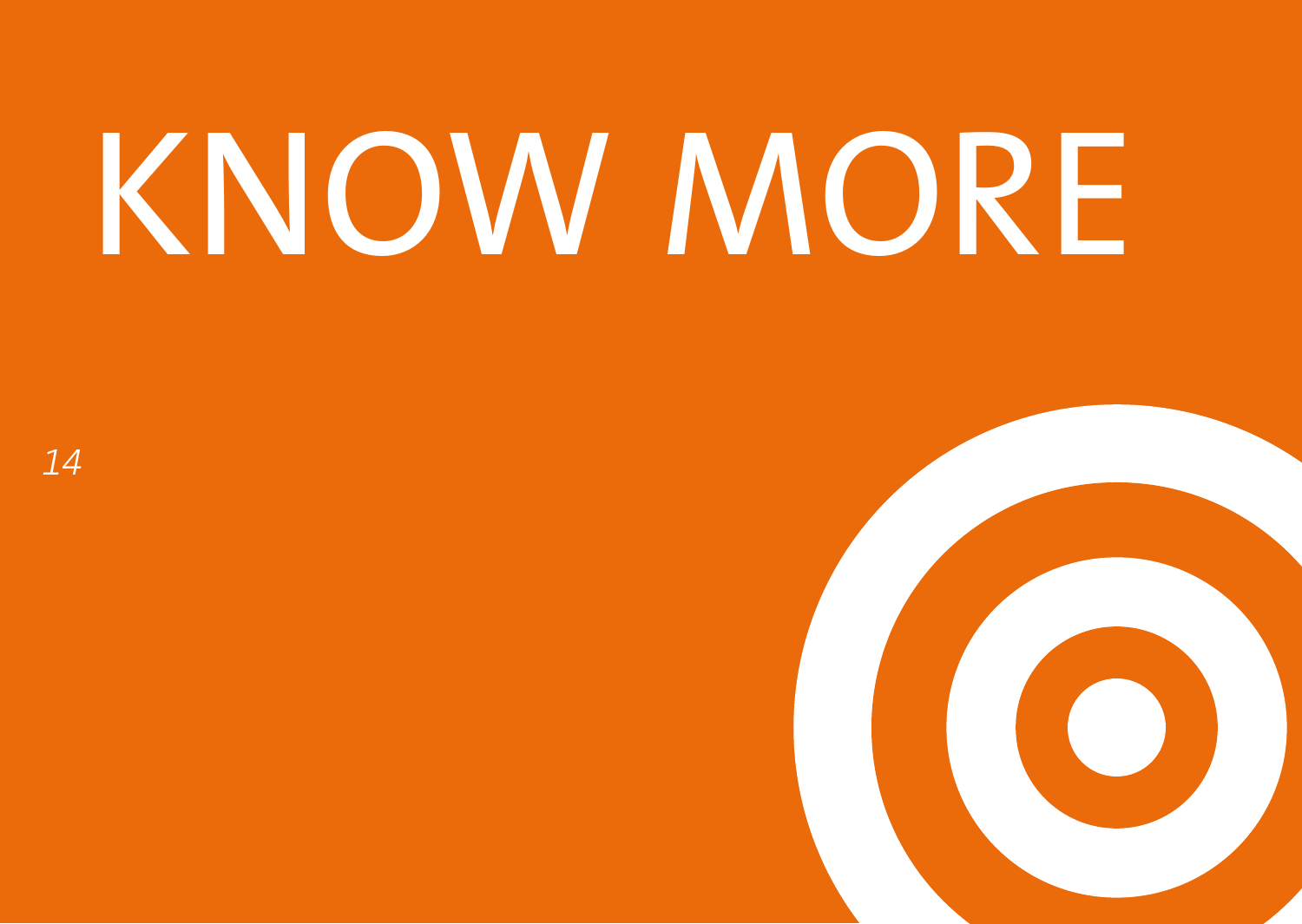### For more information about the SIN (Substitute It Now) List, go to: **www.sinlist.org.**

To learn more about ChemSec we welcome you to visit: **www.chemsec.org.** 

ChemSec is a non-profit organisation committed to working toward a toxicfree world. In addition to developing the SIN List, we are actively involved in monitoring the progress of the REACH legislative process. We also work with progressive, multinational companies to show that substituting hazardous chemicals with safer alternatives is both scientifically and economically feasible.

What drives us? The five main principles of REACH:

- •The Precautionary Principle The Substitution Principle
- The Polluter Pays Principle No Data No Market
- The Right to Know

Common sense really.

- 
-